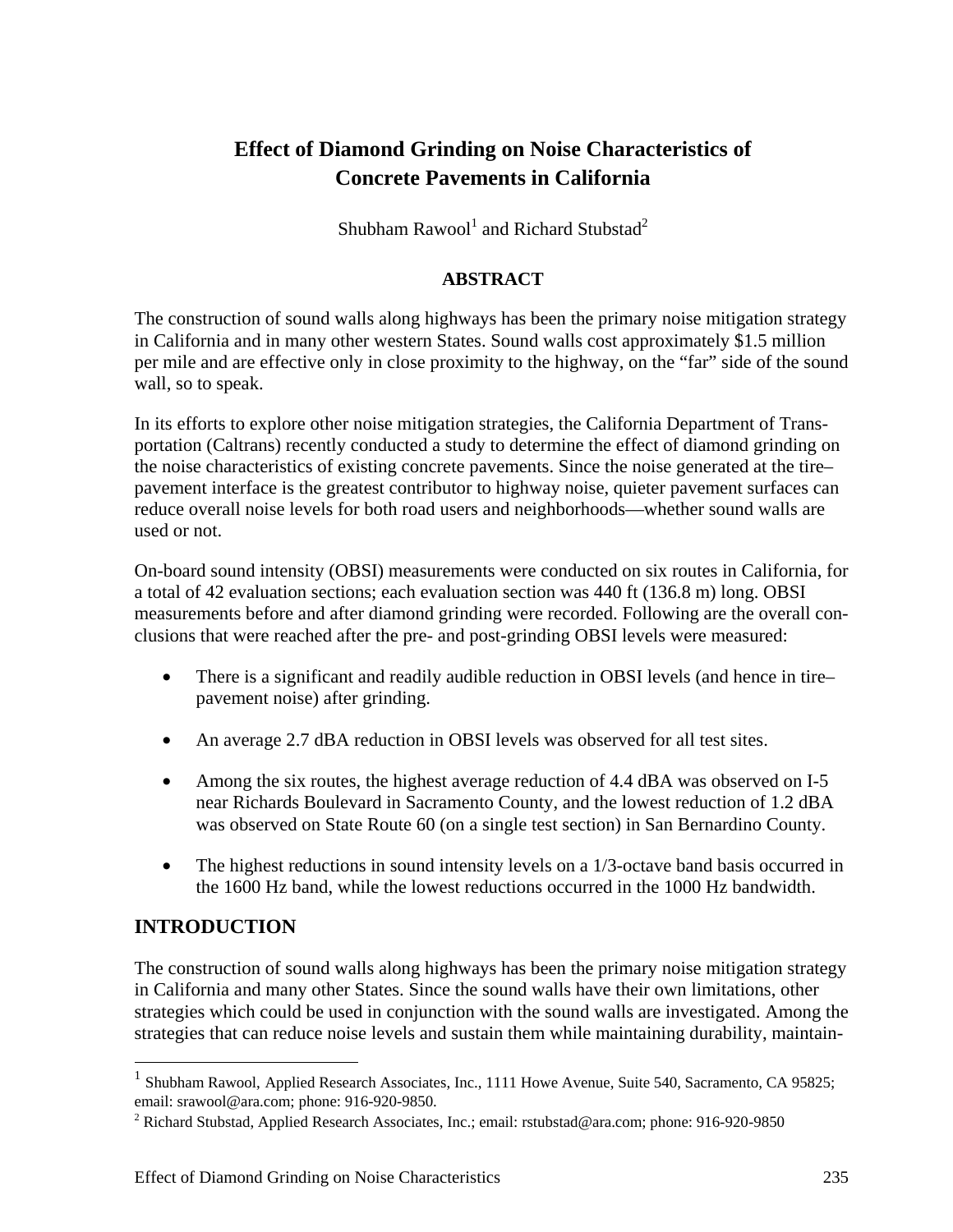ability, and friction is improving pavement surface characteristics during construction or diamond grinding the concrete surface post-construction. Efforts are underway to determine the optimum surface characteristics that would simultaneously address tire pavement noise, texture, smoothness, and friction.

In its effort to develop newer noise mitigation strategies, the California Department of Transportation (Caltrans) is evaluating various alternatives that can reduce highway noise, even in existing portland cement concrete pavement (PCCP). Since the noise generated at the tire– pavement interface is the greatest contributor to highway noise, quieter pavement surfaces can reduce the overall noise levels substantially for road users and neighborhoods alike. The noisereducing capabilities of open-graded asphaltic mixtures, porous concrete, and diamond-ground pavement surfaces are some of the alternative approaches that are being considered to reduce tire–pavement interface noise.

Grinding on bridge decks and elevated structures has been found to reduce tire–pavement source levels by 3 to 10 "average weighted decibels" (dBAs), with relatively comparable reductions in wayside noise measurements (Ref. 1). Also, in Arizona, diamond grinding of transversely tined concrete surfaces has been found to reduce pavement interface source levels by up to 9 dBAs (Ref. 1). Similar results were also obtained in a study conducted on Route 101 in California. Average noise-level measurements and single-vehicle pass-by (not pavement interface) values were used to determine the reduction in noise levels after diamond grinding. Although the results of the average noise levels were found to be inconclusive, the results of the pass-by noise-level measurements showed an average noise drop of approximately 6 dB at 25 ft and 4 dB at 50 ft (Ref. 2). Considering this potential level of noise reduction, it can be concluded that diamond grinding of concrete surfaces may be a feasible means of reducing noise levels on existing PCCP.

### **Objective of the Study**

The main objective of the Caltrans study was to determine the effect of diamond grinding on the tire–pavement noise characteristics of PCCP. Existing tire–pavement noise characteristics of in-service pavements were determined both before and after grinding. The study had the following specific objectives:

- Conduct on-board sound intensity (OBSI) measurements to determine tire–pavement noise levels on PCCP sections before and after diamond grinding.
- Compare these before-and-after OBSI results to determine the change in sound intensity (SI) levels after grinding.
- Select candidate PCCP sections to monitor long-term noise characteristics.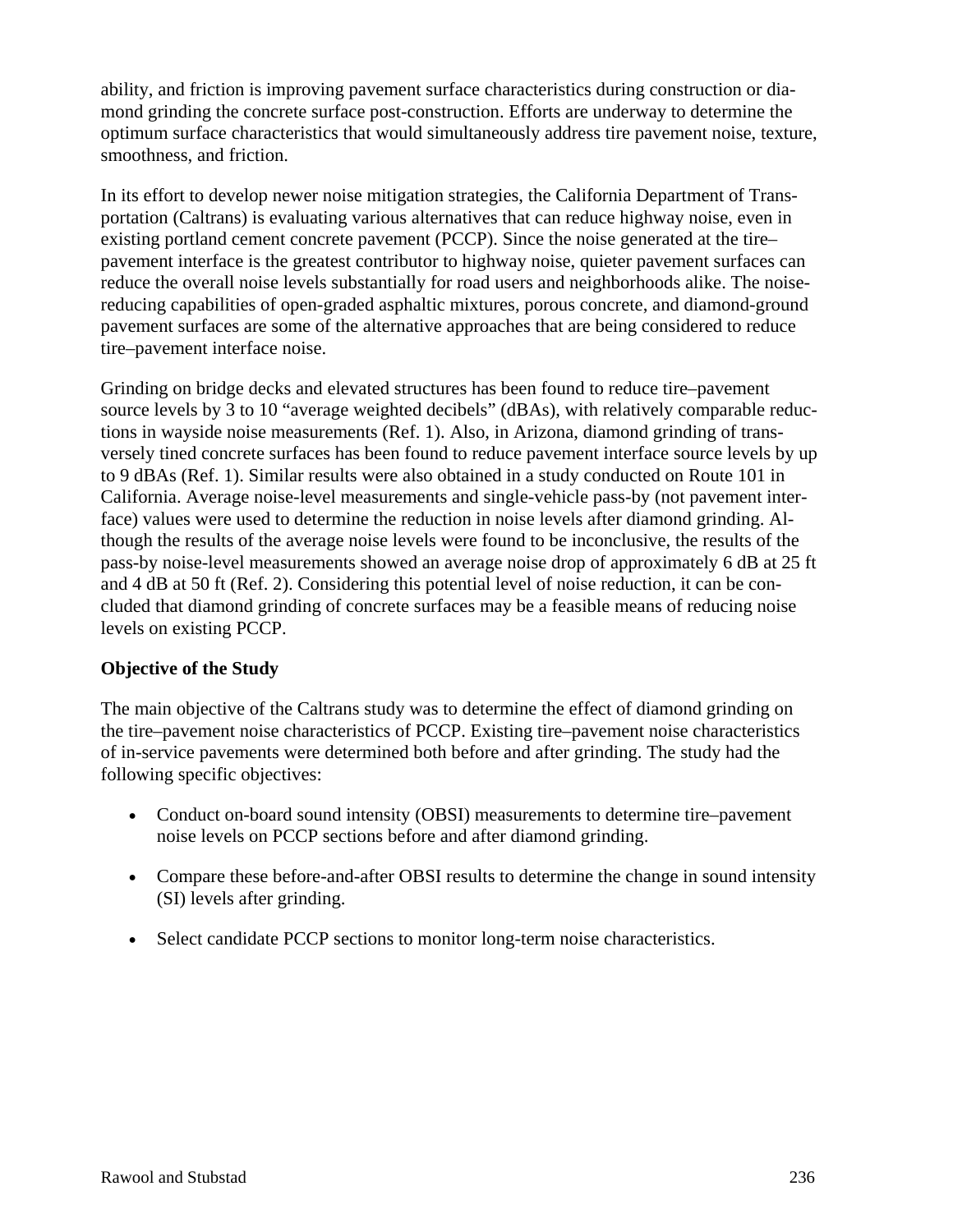

**Figure 1. OBSI equipment setup.** 

## **DATA COLLECTION**

### **OBSI Equipment**

The OBSI method was used to measure tire–pavement interface noise. The equipment setup used to conduct measurements consisted of a Bruel and Kjaer front-end analyzer and the associated "Pulse" software package, two probes (each consisting of a microphone pair), a mounting fixture, and a Michelin Standard Reference Test Tire (SRTT—see Figure 1).

Each probe has two 0.5 in. (13 mm) diameter, phase-matched condenser microphones spaced 0.625 in. (16 mm) apart and fitted with a wind screen (Figure 2).



**Figure 2. Schematic diagram depicting the microphone setup.** 

The two probes are placed 3 in. (76 mm) above the pavement and 4 in. (102 mm) away from the tire sidewall and are positioned to capture SI at the leading and trailing edges of the tire contact patch (Figure 2). The SI at the two probes is captured simultaneously by the front analyzer in real time and can be viewed on an onboard computer using the Pulse software. The intensity values at the leading and trailing edges of the tire contact area are averaged together on an energy basis to determine the SI for a given pavement section.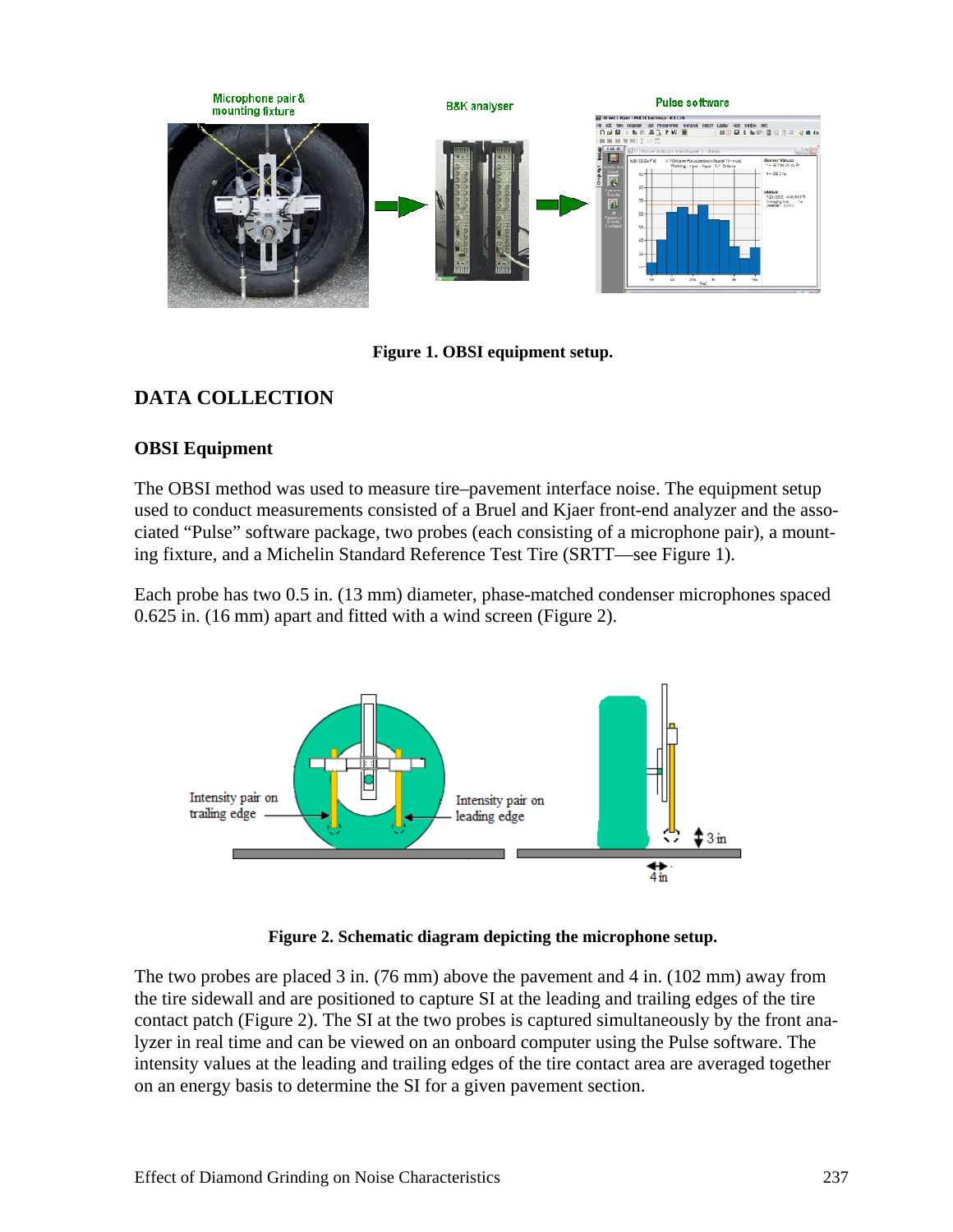### **Testing Procedure**

The test vehicle was driven at a constant speed using the cruise control. For each route, test sections with minimum grade and alignment changes were selected. Tests were conducted at times when traffic was sparse and on days when dry pavement and favorable wind conditions were present. To limit the data to as few variables as possible, a test plan with the following parameters was developed:

- Constant speed of  $60 \pm 2$  mi/h  $(97 \pm km/h)$ .
- Michelin Standard Reference Test Tire (SRTT).
- Cold tire pressure  $30$  lbf/in<sup>2</sup> (206.8 kPa).
- No significant grade.
- Dry pavement.

To reduce any bias caused by the equipment; microphones, preamplifiers, and cords were numbered and placed in the same location for each test. Before and after every test, each of the four microphones was calibrated.

### **Test Sections**

All pavement sections considered for this project are listed in Table 1. Caltrans originally identified 15 routes on which pre-grind OBSI measurements were conducted. A total of 81 evaluation sections, each of 5-second duration (440 ft [134 m]), were measured using the OBSI testing equipment.

Since some of the pavements remained unground by the time this study ended, only 6 of the original 15 routes (consisting of several test sections on each route) could be tested for postgrind noise levels. However, these included over half (42 out of 81) of the evaluation sections originally surveyed in the pre-grind phase of the project. All the evaluation sections except one (along 1-60 southbound) showed a reduction in SI after grinding. The section on SR 60 beginning at postmile (PM) 7.9 was excluded from analysis because it was not considered typical.

Table 2 and Figure 3 show pre- and post-grind SI values for the six routes. There was a reduction in SI on all the routes after grinding. The greatest reduction in SI value—4.4 dBA—was observed on I-5 in Sacramento County, and the lowest reduction (1.2 dBA) was observed on State Route 60 in San Bernardino County. On average, the reduction for all six sites was 2.7 dBA—a significant and audibly noticeable improvement.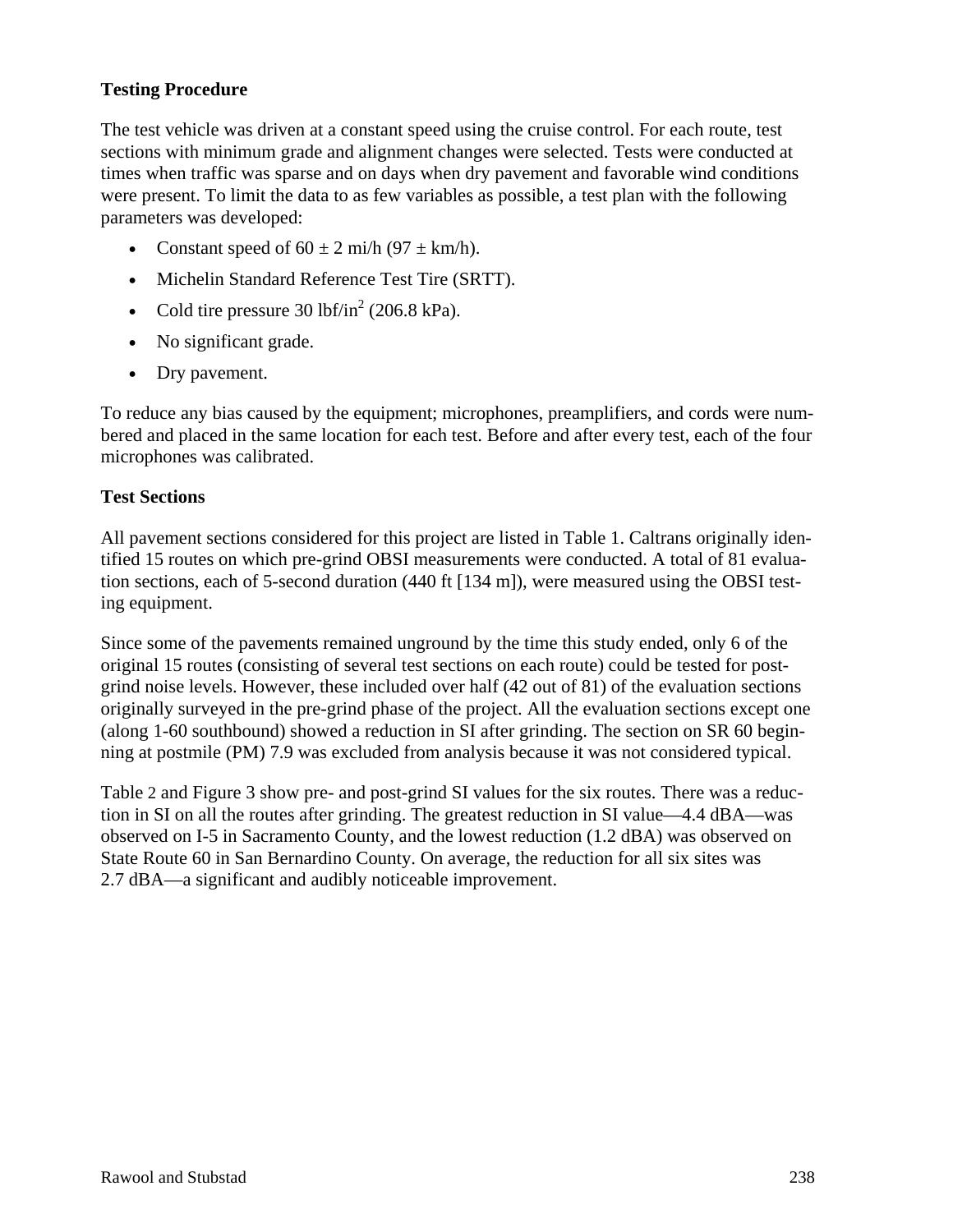| Table 1                         |  |
|---------------------------------|--|
| <b>Details of Tested Routes</b> |  |

| <b>Site</b><br>No. | Route   | County     | <b>Starting</b><br><b>Postmile</b> | <b>Ending</b><br>Postmile | No. of<br><b>Tested</b><br><b>Sections</b><br>(440 ft) | Date of<br>Pre-grind<br><b>Testing</b> | Date of Post-<br>grind Testing |
|--------------------|---------|------------|------------------------------------|---------------------------|--------------------------------------------------------|----------------------------------------|--------------------------------|
|                    | $I-5$   | LA         | 32.3                               | 44.3                      | 7                                                      | 5/22/2007                              | Not ground                     |
| 2                  | $I-10$  | LA         | 18.3                               | 32.7                      | 7                                                      | 5/22/2007                              | Not ground                     |
| 3                  | $SR-60$ | LA         | 23.9                               | 30.4                      | 3                                                      | 5/8/2007                               | Not ground                     |
| $\overline{4}$     | $SR-60$ | <b>SBD</b> | $\theta$                           | 9.9                       | 2                                                      | 5/8/2007                               | 6/4/2008                       |
| 5                  | $I-15$  | <b>SBD</b> | $\Omega$                           | 3.8                       | 4                                                      | 5/9/2007                               | Not ground                     |
| 6                  | $I-15$  | <b>RIV</b> | 51.4                               | 52.3                      | $\overline{2}$                                         | 5/9/2007                               | Not ground                     |
| $\overline{7}$     | $I-10$  | <b>RIV</b> | $\theta$                           | 8.2                       | $\overline{4}$                                         | 5/9/2007                               | Not ground                     |
| 8                  | $I-15$  | <b>RIV</b> | 8.1                                | 23.9                      | 6                                                      | 5/23/2007                              | 6/5/2008                       |
| 9                  | SR-91   | <b>RIV</b> | $\Omega$                           | 9.0                       | $\overline{4}$                                         | 5/10/2007                              | Not ground                     |
| 10                 | $I-5$   | <b>ORA</b> | 14.5                               | 21.3                      | $\overline{4}$                                         | 5/23/2007                              | 6/5/2008                       |
| 11                 | $I-405$ | <b>ORA</b> | 16.9                               | 24.2                      | 3                                                      | 5/22/2007                              | 6/5/2008                       |
| 12                 | SR-101  | <b>SFO</b> | $\Omega$                           | 4.2                       | 1                                                      | 5/06/2007                              | Not ground                     |
| 13                 | $I-280$ | <b>SCL</b> | 5.1                                | 7.8                       | 4                                                      | 5/06/2007                              | Not ground                     |
| 14                 | $I-5$   | <b>KER</b> | 10.2                               | 15.8                      | 14                                                     | 4/16/2008                              | 5/17/2008                      |
| 15                 | $I-5$   | <b>SAC</b> | 24.1                               | 24.8                      | 16                                                     | 5/19/2008                              | 7/24/2008                      |

**Table 2 Pre- and Post-grind SI Values From All Six Routes**

| Site No. | Route<br><b>Name</b> | County     | <b>Pre-Grind SI</b><br>(dBA) | <b>Post-Grind</b><br>$SI$ (dBA) | <b>After Grind</b><br><b>Reduction</b><br>(dBA) |
|----------|----------------------|------------|------------------------------|---------------------------------|-------------------------------------------------|
|          | $SR-60$              | <b>SBD</b> | 105.1                        | 103.9                           | 1.2                                             |
| 2        | $I-15$               | <b>RIV</b> | 103.9                        | 101.8                           | 2.1                                             |
| 3        | $I-5$                | <b>ORA</b> | 104.0                        | 101.3                           | 2.6                                             |
| 4        | $I-405$              | <b>ORA</b> | 104.4                        | 102.0                           | 2.5                                             |
|          | $I-5$                | <b>KER</b> | 103.2                        | 100.0                           | 3.2                                             |
| 6        | $I-5$                | <b>SAC</b> | 104.7                        | 100.3                           | 4.4                                             |
|          | Average              |            | 104.2                        | 101.5                           | 2.7                                             |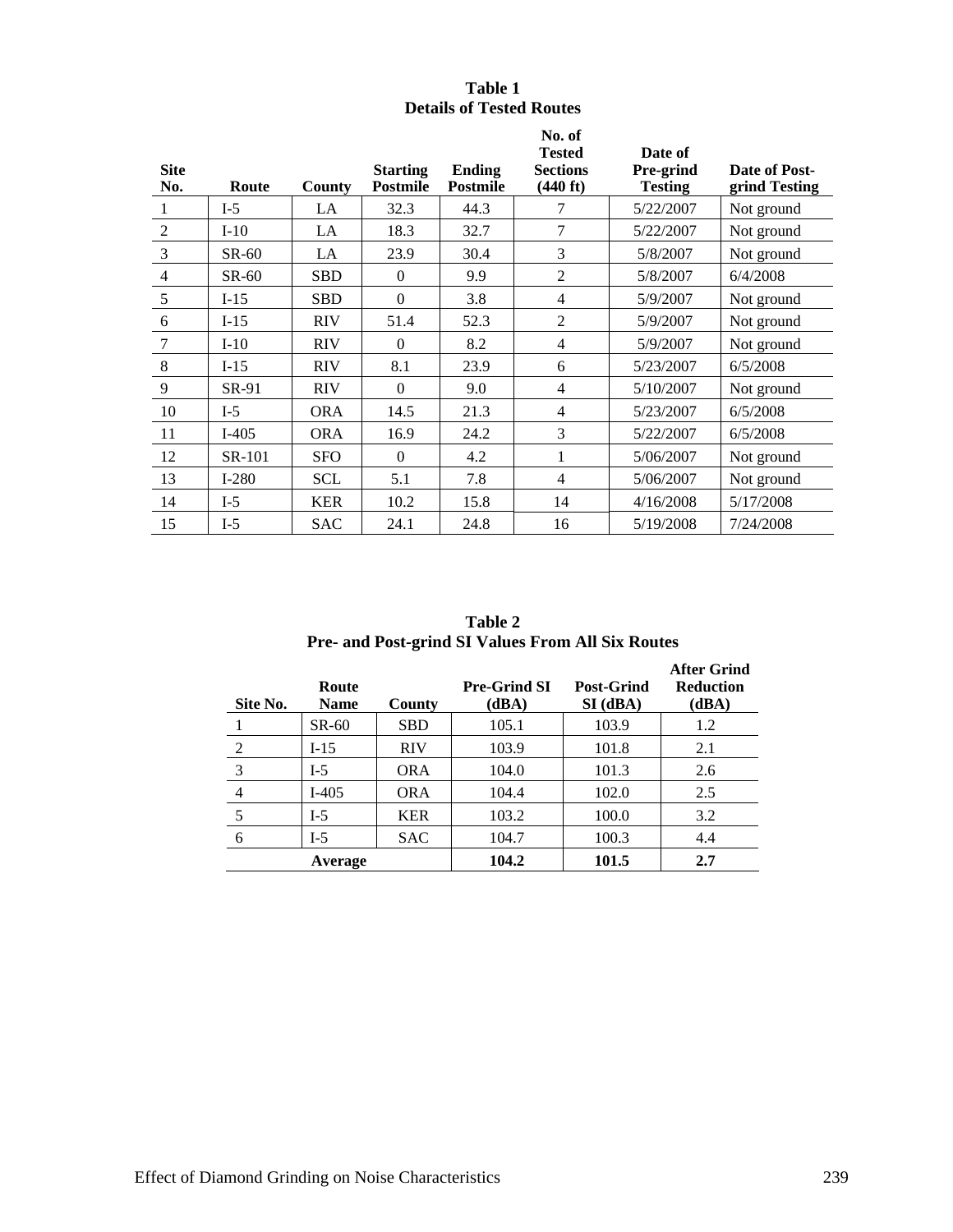

**Figure 3. Pre- and post-grind SI values for all six routes.**

### **Detailed Data Analysis for I-5 in Kern County**

A detailed analysis was conducted on the I-5 project in Kern County. This site was chosen for detailed analysis since it had the most evaluation sections among all sites tested. Also, the data on this site were considered to be most representative to study the detailed effect of grinding on SI levels because pre- and post-grind data were collected within a 1-month period of one another.

On this route, data were collected in both the northbound and southbound directions. In the northbound direction, five consecutive 440-ft (134-m) sections starting at PM 11.8 were measured. Similarly, in the southbound direction, nine consecutive 440-ft (134-m) sections starting at PM 12.3 were measured.

### *SI Levels for I-5 in Kern County*

A comparison of the pre- and post-grind SI levels is shown in Figure 4 and Figure 5 for the southbound and northbound directions of traffic, respectively. The average pre-grind noise level in the southbound direction was 102.8 dBA, whereas in the northbound direction it was 104.0 dBA. Correspondingly, the average post-grind noise levels were 100.1 dBA and 100.0 dBA in the southbound and northbound directions, respectively.

Note that the average pre-grind noise level was approximately 1 dBA higher in the northbound direction compared to southbound direction. After grinding, a reduction of 3.9 dBA northbound and 2.9 dBA southbound was observed (Figure 6). The average post-grind SI level for this site was 100 dBA. This means that the results in terms after-grind dBA were similar, regardless of the initial noise level.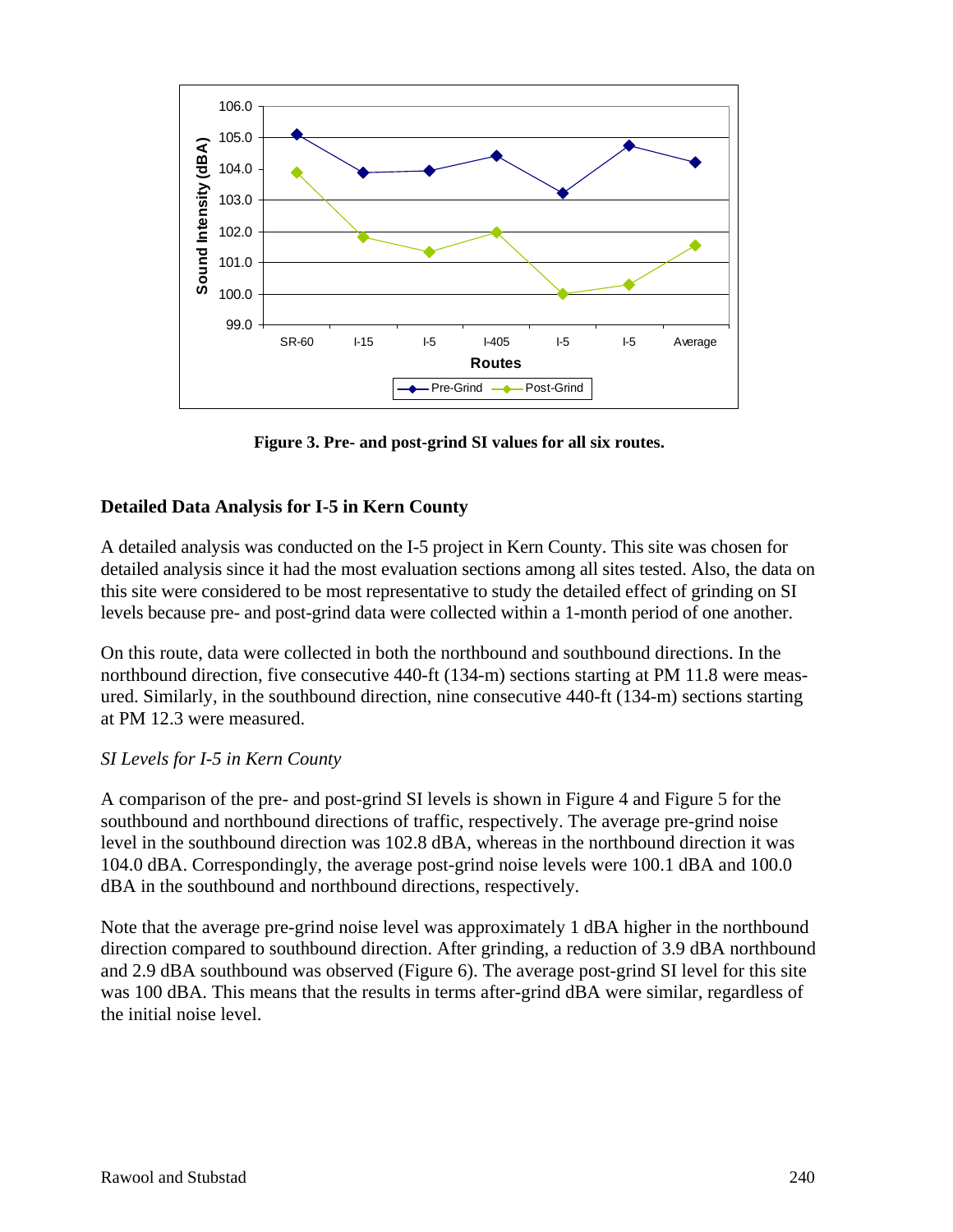

**Figure 4. A-weighted SI levels averaged over four runs for southbound I-5 in Kern County.** 



**Figure 5. A-weighted SI levels averaged over four runs for northbound I-5 in Kern County**.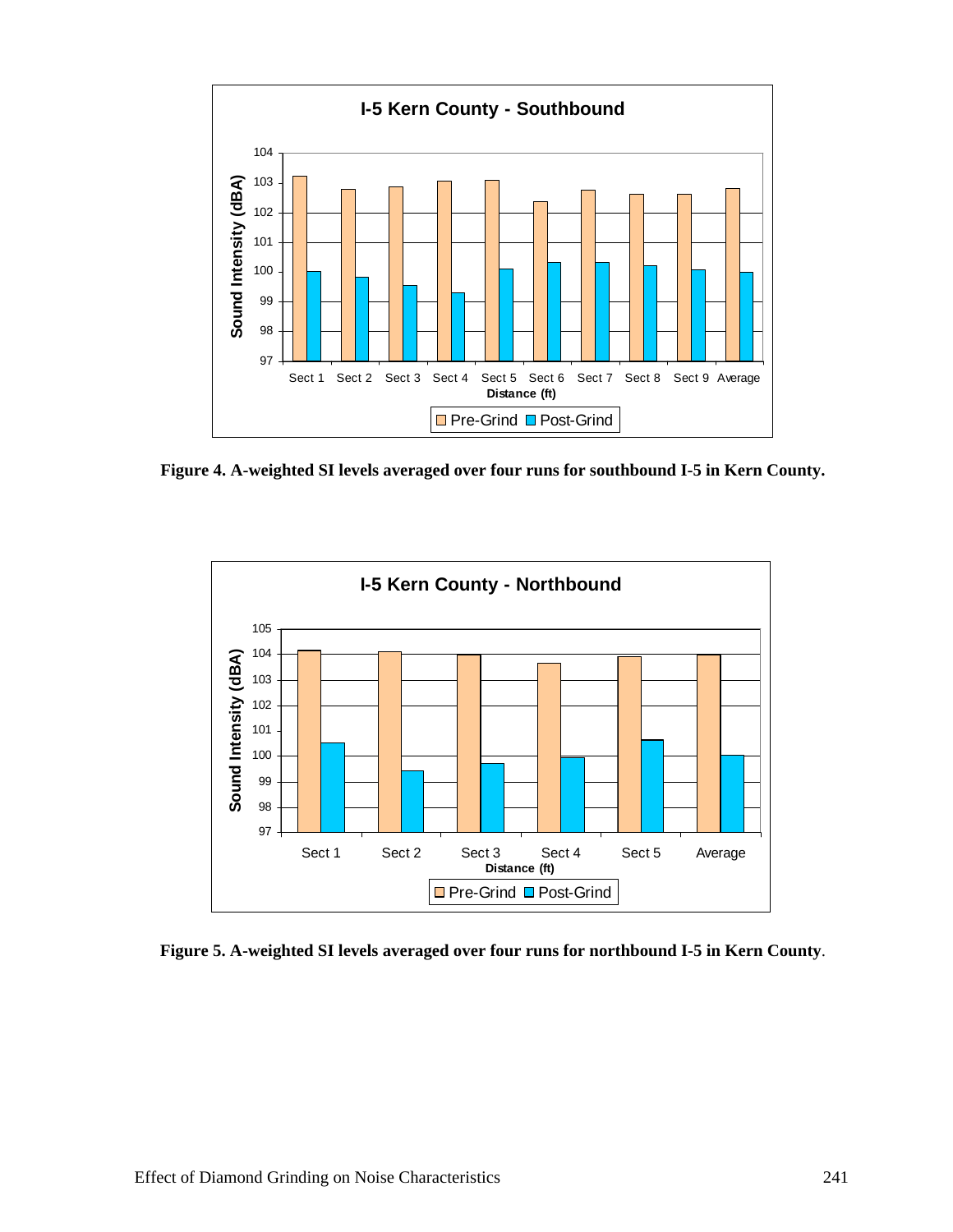

**Figure 6. Reduction in noise levels after grinding on I-5 in Kern County.** 

### *1/3-Octave Analyses for I-5 in Kern County*

One-third-octave band analyses of SI levels were also conducted to determine the consistency among runs and delineate the effect of grinding on the individual 1/3-octave bands.

**Southbound Direction:** Figure 7 and Figure 8 show pre- and post-grind center frequency bands from 500 Hz to 5000 Hz for all four runs on southbound I-5. In the figure, each run  $(Rx)$ is represented by three SI curves, the first curve for the microphone at the trailing edge (Tr) of the tire, the second for the microphone placed at the leading edge (Ld), and the third representing the average for the leading and trailing edge microphones. As shown in these figures, the consistency of SI values among runs is very clear in the 1/3-octave band analysis.

Pre- and post-grind SI values at 1/3-octave bands were compared to determine the effect of grinding on the various individual octave bands. Table 3 and Figure 9 show pre- and post-grind 1/3-octave band spectra comparisons for the southbound direction. The greatest reductions for the 1/3-octave bands occurred in the 1600 Hz band, while the lowest reduction was for bands between 500 and 1000 Hz. However, all octave bands showed significant reduction levels within audible frequencies.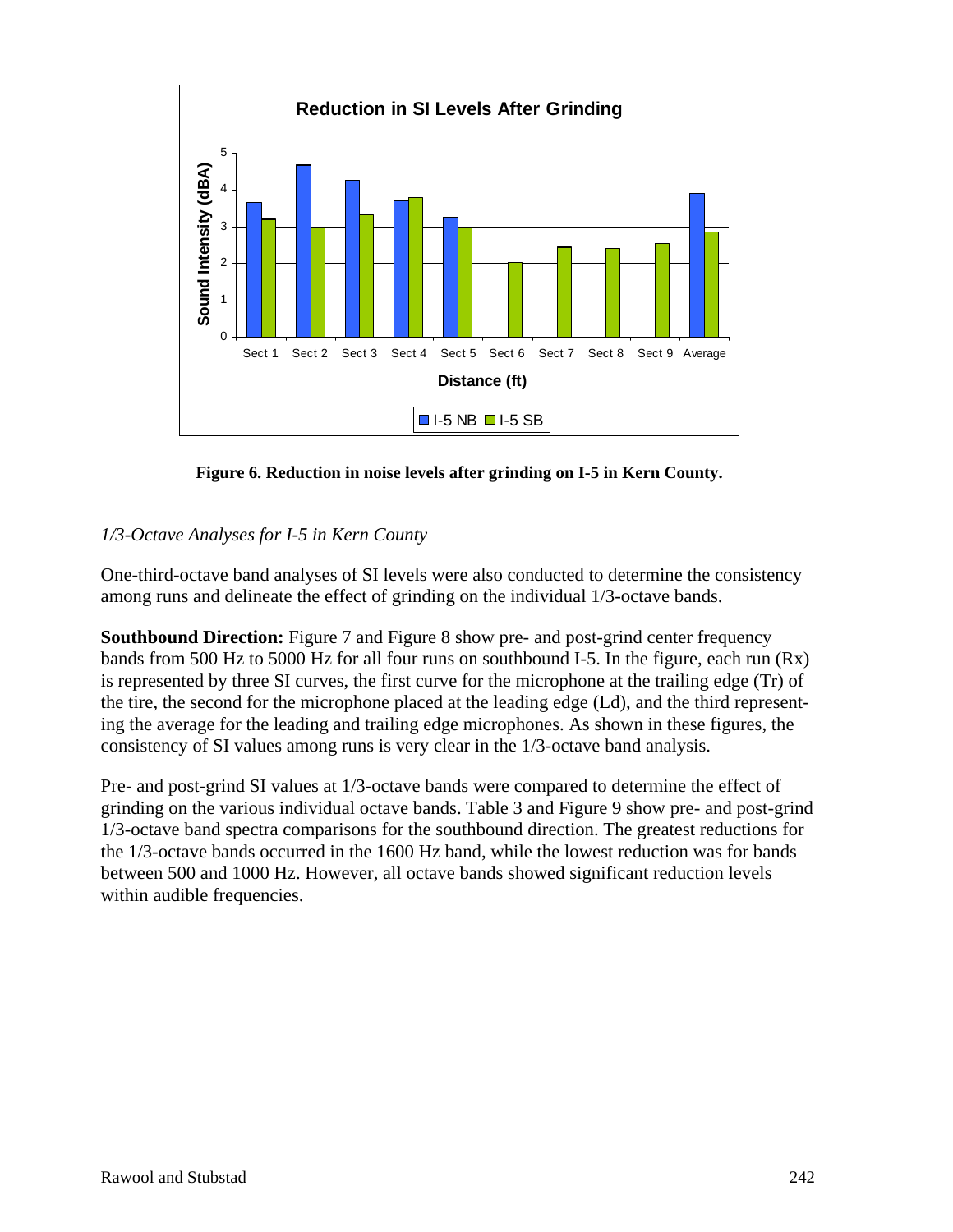

**Figure 7. Pre-grind 1/3-octave band spectra for Southbound I-5 in Kern County.** 

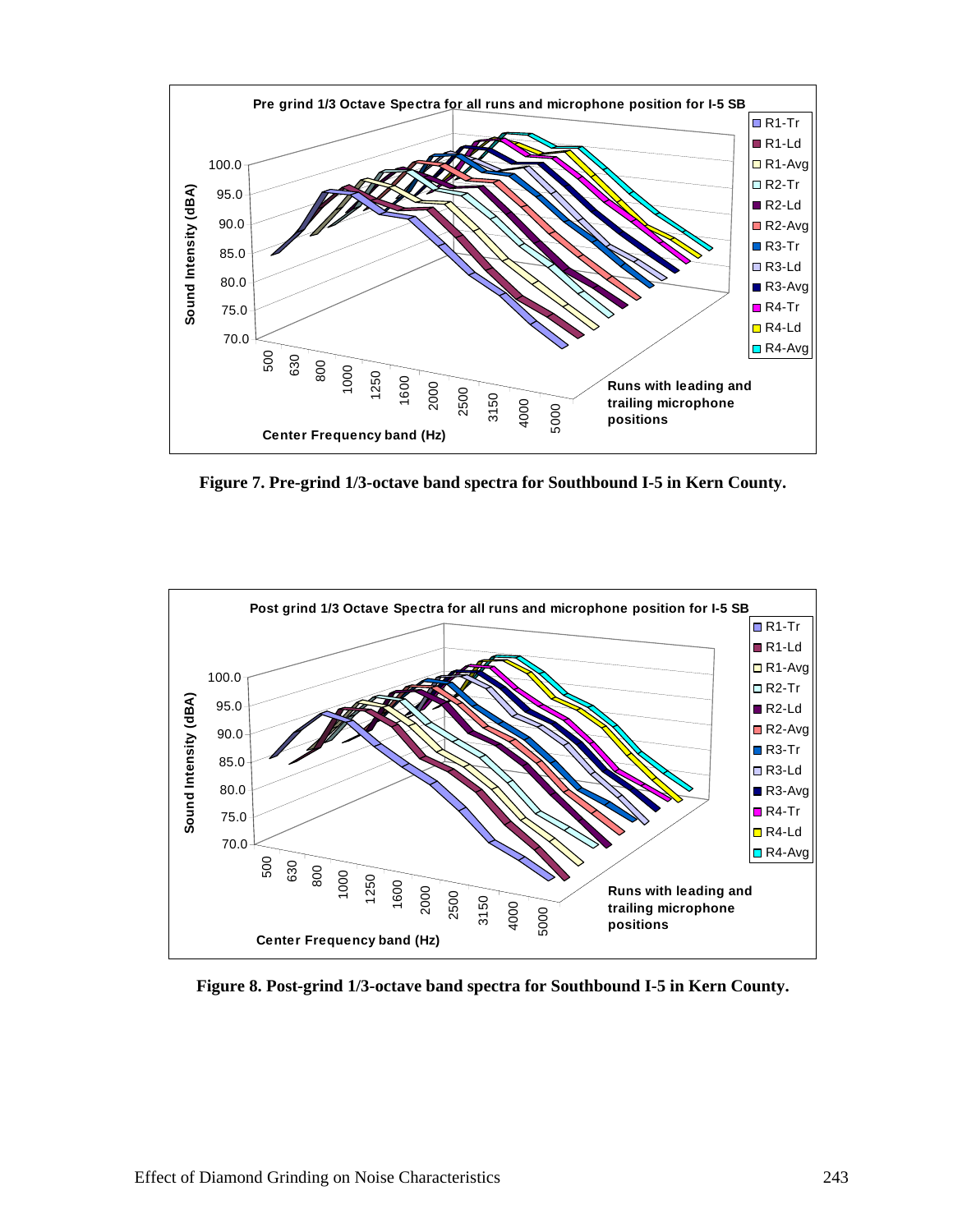| <b>Center</b><br><b>Frequency Band</b><br>(Hz) | <b>Pre-Grind SI</b><br>(dBA) | <b>Post-Grind SI</b><br>(dBA) | Difference in SI<br>(dBA) |
|------------------------------------------------|------------------------------|-------------------------------|---------------------------|
| 500                                            | 86.2                         | 84.4                          | 1.8                       |
| 630                                            | 91.2                         | 89.0                          | 2.1                       |
| 800                                            | 96.7                         | 94.6                          | 2.1                       |
| 1000                                           | 96.6                         | 94.8                          | 1.8                       |
| 1250                                           | 94.5                         | 92.1                          | 2.4                       |
| 1600                                           | 94.9                         | 88.3                          | 6.6                       |
| 2000                                           | 91.2                         | 86.4                          | 4.8                       |
| 2500                                           | 87.1                         | 83.2                          | 4.0                       |
| 3150                                           | 83.7                         | 78.5                          | 5.3                       |
| 4000                                           | 80.8                         | 75.4                          | 5.4                       |
| 5000                                           | 77.9                         | 72.3                          | 5.6                       |

#### **Table 3 SI Values for Various Center Frequency Bands on Southbound I-5 in Kern County**



**Figure 9. Pre- and post-grind 1/3-octave band spectra for northbound I-5 in Kern County.**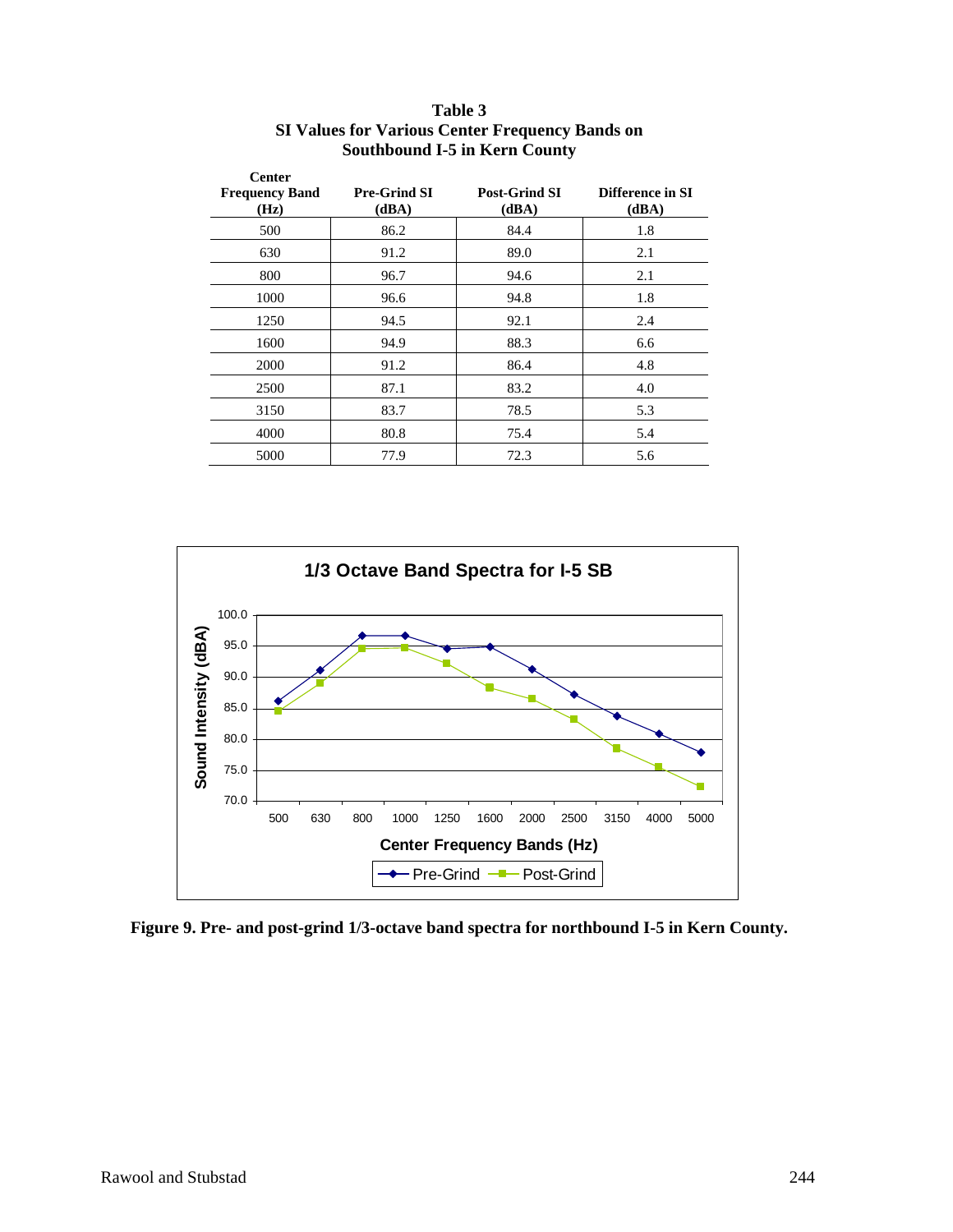**Northbound Direction:** Figure 10 and Figure 11 show pre- and post-grind frequency bands from 500 to 5000 Hz for all the runs on northbound I-5. Again, each run  $(Rx)$  is represented by three SI curves, one for the microphone at the trailing edge (Tr) of the tire, another for the microphone placed at the leading edge (Ld), and the third one representing the average of the leading and trailing edge microphones. The consistency of SI values among runs is clear in the 1/3-octave band analyses.



**Figure 10. Pre-grind 1/3-octave band spectra for northbound I-5 in Kern County.** 

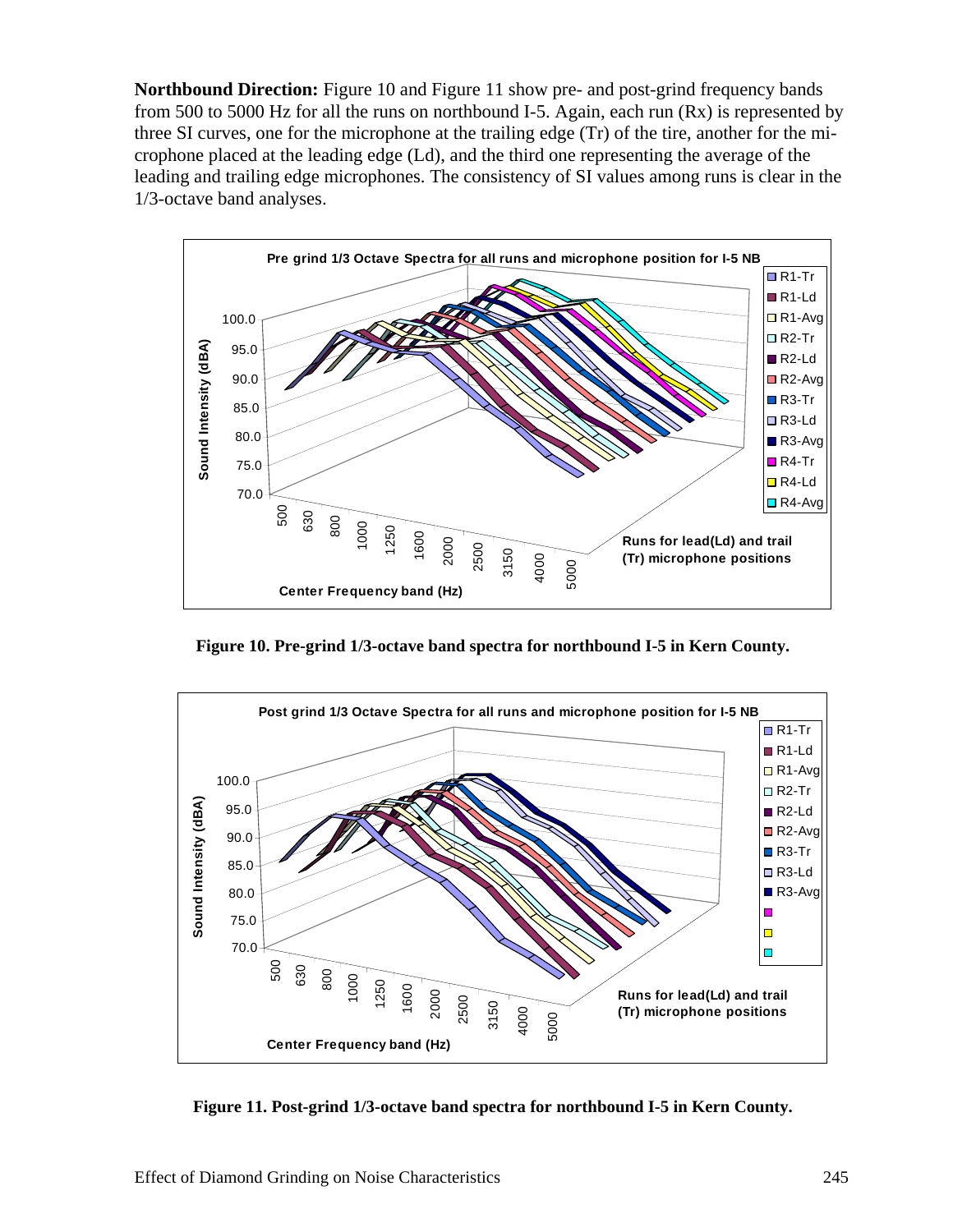Pre- and post-grind SI values at the 1/3-octave bands were compared to determine the effect of grinding on the respective octave bands. Table 4 and Figure 12 show pre- and post-grind 1/3 octave band spectra comparisons for the southbound direction of traffic. The greatest reductions on the basis of these 1/3-octave bands occurred in the 1600 Hz band, while the lowest reduction was in the 1000 Hz octave band. However, all octave bands showed significant reduction levels within audible frequencies.

| <b>Center Frequency</b><br><b>Band</b> (Hz) | <b>Pre-Grind SI</b><br>(dBA) | <b>Post-Grind SI</b><br>(dBA) | Difference in SI<br>(dBA) |
|---------------------------------------------|------------------------------|-------------------------------|---------------------------|
| 500                                         | 88.2                         | 84.0                          | 4.2                       |
| 630                                         | 93.5                         | 88.9                          | 4.5                       |
| 800                                         | 98.1                         | 94.6                          | 3.5                       |
| 1000                                        | 96.9                         | 94.9                          | 2.0                       |
| 1250                                        | 95.4                         | 92.1                          | 3.3                       |
| 1600                                        | 96.4                         | 88.6                          | 7.8                       |
| 2000                                        | 92.7                         | 86.8                          | 5.9                       |
| 2500                                        | 88.7                         | 83.6                          | 5.1                       |
| 3150                                        | 85.5                         | 79.2                          | 6.3                       |
| 4000                                        | 82.6                         | 76.0                          | 6.7                       |
| 5000                                        | 79.8                         | 72.9                          | 6.9                       |

| Table 4                                                                |  |
|------------------------------------------------------------------------|--|
| SI for Various Center Frequency Bands on Northbound I-5 in Kern County |  |



**Figure 12. Pre- and post-grind 1/3-octave band spectra for southbound I-5.**